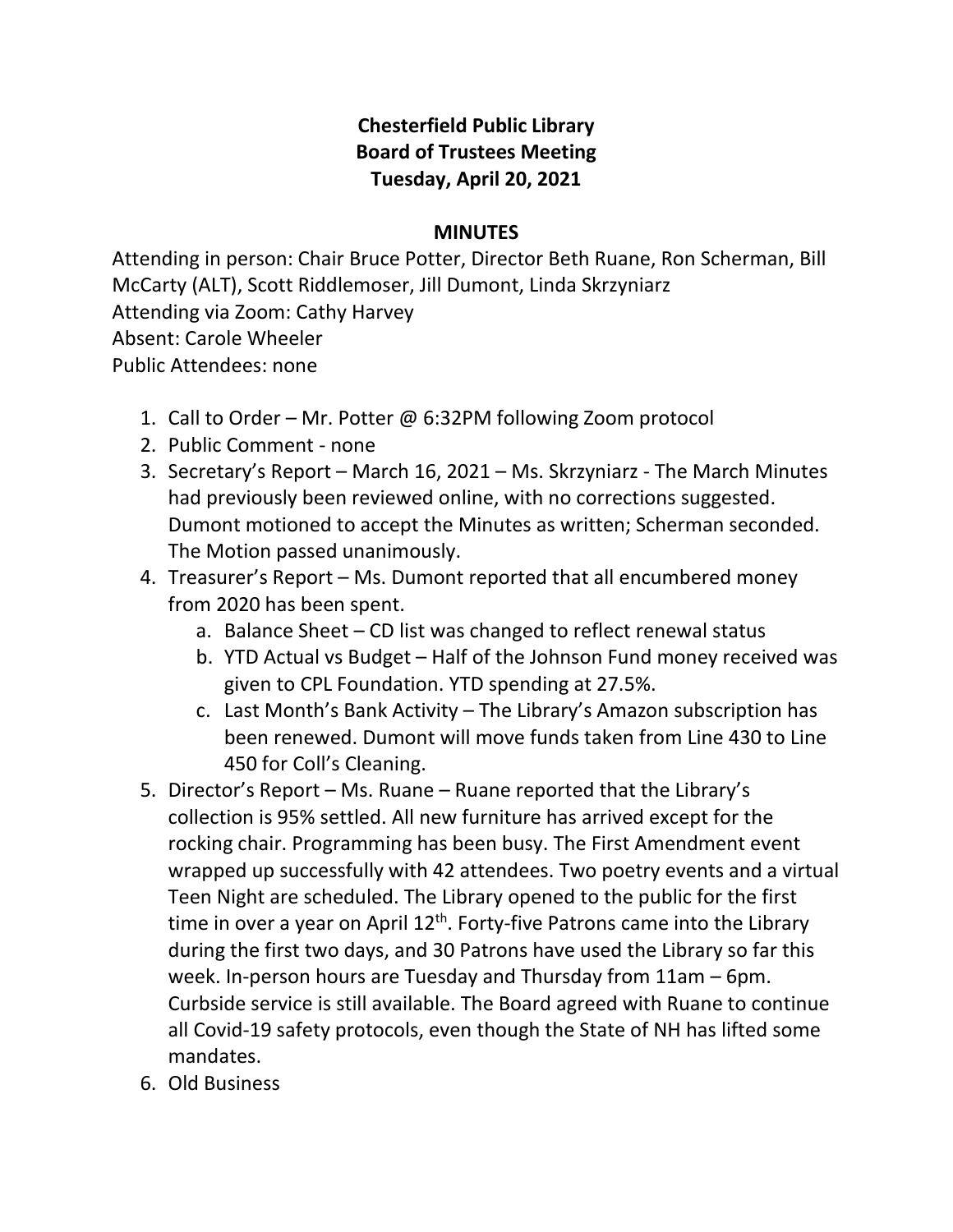- a. The Big Shift update- Collection weeding in the Adult and Juvenile sections will continue. Discarded books will be taken by Bay State Books next week. Phase 3 of the Big Shift will be discussed after a new Director is hired.
- b. Coronavirus Response / Reopening plans- Goal is to maintain a steady, slow opening to keep both the community and staff safe. Volunteers have been called back. The Summer Reading Program will resume and an Intern may be hired. The next step forward will be to add an additional in-person day, yet still allow for a cleaning day in between. Ruane suggested adding in-person hours on Saturday, beginning May 15<sup>th,</sup> after all Staff are vaccinated, and the Board agreed.
- 7. New Business
	- a. 2021 Library Calendar After discussion, Potter motioned to follow the Town's Holiday Closings schedule for 2021. The Motion was seconded by Scherman, and passed with a 5-1 vote in favor, with Skrzyniarz dissenting.
	- b. Director Job Description and Search Ruane presented an updated job description for the Library Director position, which Trustees approved. The job opening has been posted on multiple online sites, and will be advertised in the Keene Sentinel. Riddlemoser offered to share previous listing sites. Dumont asked to have the job listed on the Library's website. Ruane also suggested advertising regionally through the ALA Joblist, at a cost of \$300. Trustees agreed.
	- c. Library Air quality information Potter reported that Pinney is still working on the quote for air filtration and ventilation for the Library. Harvey suggested applying for Covid American Recovery Act money from the Institute of Museums and Library Services, or the new Infrastructure Bill still pending. Ruane said the NH State Library is getting a large sum of money that will be divided into smaller projects through grants. Trustees created a sub-committee of McCarty, Riddlemoser, and Potter, to look into grant opportunities. The group will also meet with Karen LaRue after she completes her "Design Systems for Your Library" webinar.
	- d. The Friends group and Endowment group are looking for a Fall project, and have offered to revamp the outside garden. Dumont suggested that they reach out to local gardeners through the